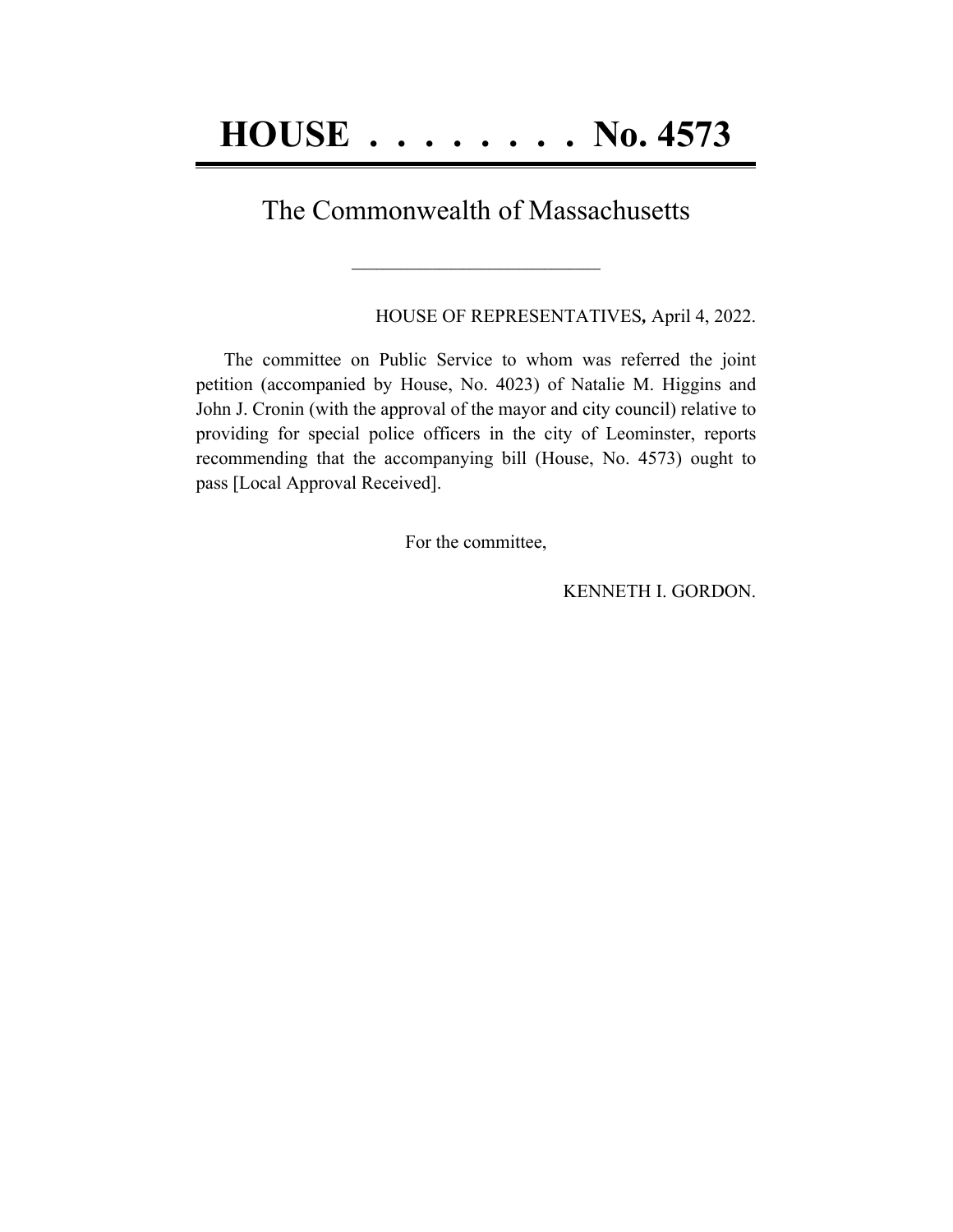## The Commonwealth of Massachusetts

**In the One Hundred and Ninety-Second General Court (2021-2022) \_\_\_\_\_\_\_\_\_\_\_\_\_\_\_**

**\_\_\_\_\_\_\_\_\_\_\_\_\_\_\_**

An Act providing for special police officers in the city of Leominster.

Be it enacted by the Senate and House of Representatives in General Court assembled, and by the authority *of the same, as follows:*

| $\mathbf{1}$ | SECTION 1. The mayor of the city of Leominster may, at the recommendation of the                     |
|--------------|------------------------------------------------------------------------------------------------------|
| 2            | police chief and as the police chief deems necessary, appoint retired police officers of the city of |
| 3            | Leominster as special police officers to perform police traffic details. The retired Leominster      |
| 4            | police officers shall have been regular police officers in the city of Leominster and retired based  |
| 5            | on superannuation. No retired officers shall be appointed or continue to be employed as a special    |
| 6            | police officer after attaining the age of 70. Before being appointed pursuant to this act, a retired |
| 7            | officer shall pass a medical examination conducted by a physician or other certified professional    |
| 8            | chosen by the city to determine whether the retired officers is capable of performing the essential  |
| 9            | duties of a special police officer pursuant to this act, the cost of which shall be borne by the     |
| 10           | retired officer.                                                                                     |

11 Proof of payment of that cost shall be a pre-requisite of employment. A signed essential 12 duties form provided by the chief of police shall be presented by the designated city physician or 13 certified professional as a pre-requisite of employment.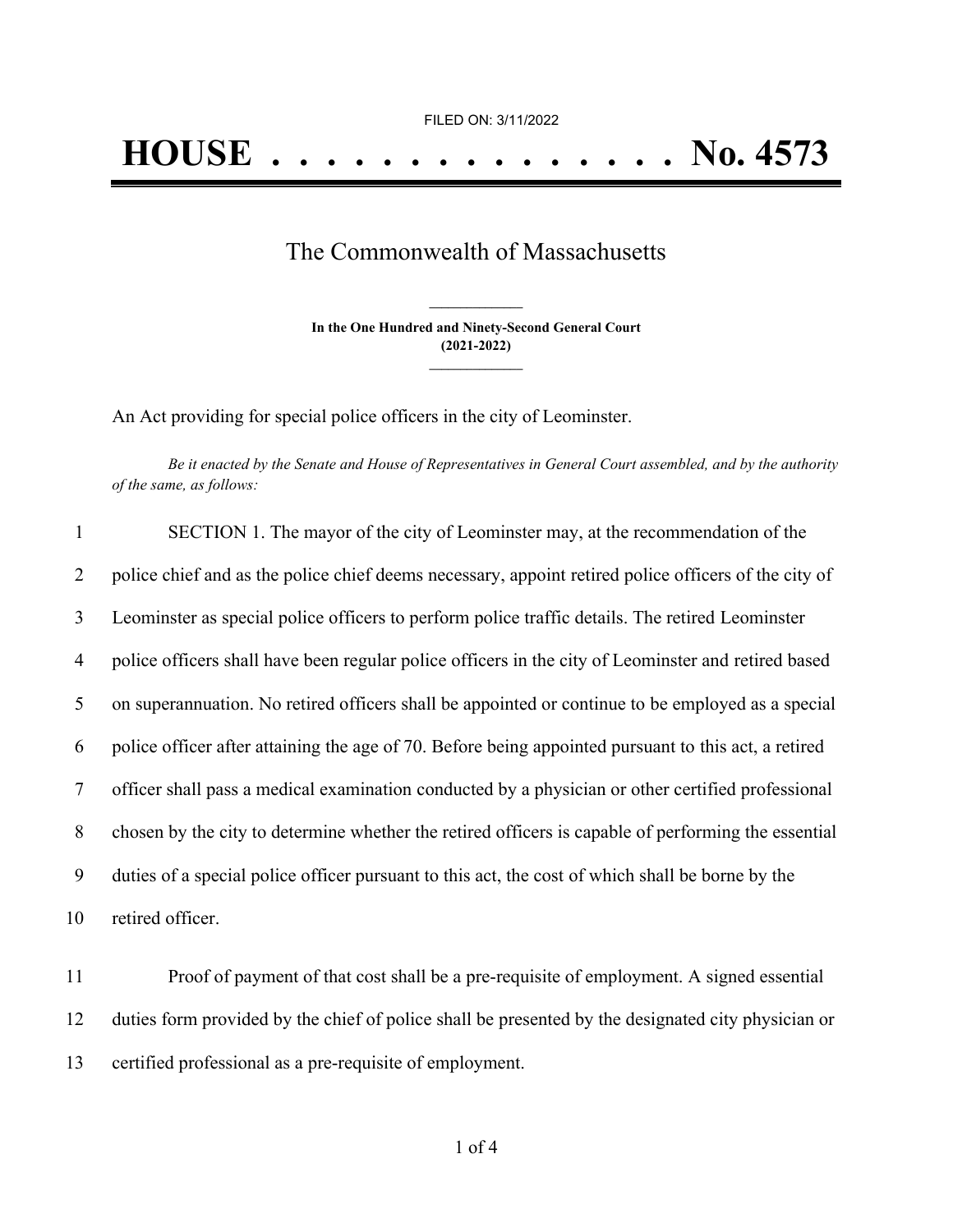| 14 | SECTION 2. A special police officer appointed pursuant to this act shall not be subject to            |
|----|-------------------------------------------------------------------------------------------------------|
| 15 | chapter 31, section 99A of chapter 41 or chapter 150E of the General Laws. Special police             |
| 16 | officers appointed pursuant to this act shall be subject to chapter 151A of the General Laws. A       |
| 17 | special police officer appointed pursuant to this act shall not be eligible for special leave,        |
| 18 | vacation or any other benefits of a full time regular employee of the city of Leominster.             |
| 19 | SECTION 3. A special police officer shall, when performing traffic details, have the                  |
| 20 | same power to make arrests and perform other police functions as a regular police officer of the      |
| 21 | city of Leominster.                                                                                   |
| 22 | SECTION 4. A special police officer shall be appointed for a 1-year term, subject to                  |
| 23 | removal by the mayor or the chief of police upon written notice.                                      |
| 24 | SECTION 5. A special police officer appointed pursuant to this act shall be subject to the            |
| 25 | rules, regulations, policies, procedures and requirements imposed by the chief of police and the      |
| 26 | mayor of the city of Leominster including, but not limited to: (i) restrictions on the type of detail |
| 27 | assignments; (ii) requirements regarding medical examinations to determine continuing                 |
| 28 | capability to perform the duties of a special police officer; (iii) requirements for training; (iv)   |
| 29 | requirement for first aid certification and qualifications; (v) requirements for firearms licensing   |
| 30 | and qualifications; (vi) requirements regarding uniforms and equipment and (vii) execution of an      |
| 31 | employee agreement developed by the chief of police. A special police officer's compliance with       |
| 32 | the rules, regulations, policies, procedures and requirements shall be at no cost to the city of      |
| 33 | Leominster. A special police officer appointed pursuant to this act shall not be subject to section   |
| 34 | 96B of chapter 41 of the General Laws.                                                                |
|    |                                                                                                       |

of 4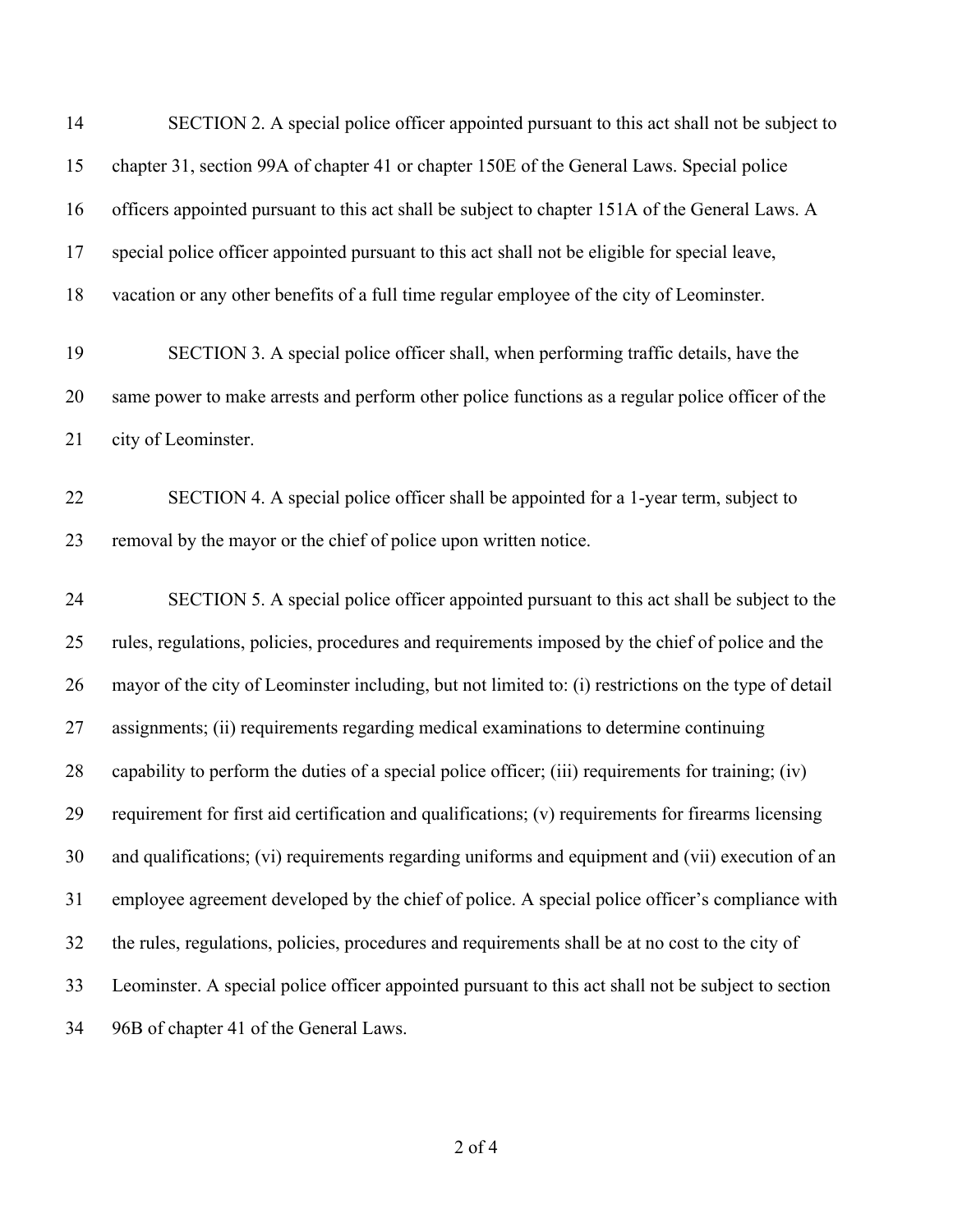SECTION 6. A special police officer appointed pursuant to this act shall be sworn before the city clerk of the city of Leominster, who shall keep a record of the appointment.

 SECTION 7. A special police officer appointed pursuant to this act shall be subject to sections 100 and 111F of chapter 41 of the General Laws. The amount payable pursuant to said section 111F of said chapter 41 shall be calculated by averaging the amount earned during the preceding 52 weeks as a special police officer working police details or by averaging that amount over a lesser period of time for an officer designated as a special police officer fewer than 51 weeks before the incapacity. Payment pursuant to said section 111F of said chapter 41 shall not exceed, in a calendar year, the limitations on earnings contained in paragraph (b) of section 91 of chapter 32 of the General Laws. Payment pursuant to section 111F of said chapter 41 shall terminate in accordance with said section 111F of said chapter 41 or when a special police officer appointed pursuant to this act reaches the age of 70, whichever occurs first. A special police officer appointed pursuant to this act shall not be subject to section 85H or 85H1/2 of chapter 32 or eligible for benefits pursuant to those sections.

 SECTION 8. Appointment as a special police officers shall not entitle the appointee to assignment to a detail.

 SECTION 9. A special police officer appointed pursuant to this act shall be subject to the limitations on hours worked and earnings restrictions in paragraph (b) of section 91 of chapter 32 of the General Laws.

 SECTION 10. Special police officers shall attend an annual in-service training program, approved by the municipal police training committee. The in-service training shall include but not be limited to recertification of CPR and first responder training. Special officers shall attend

of 4